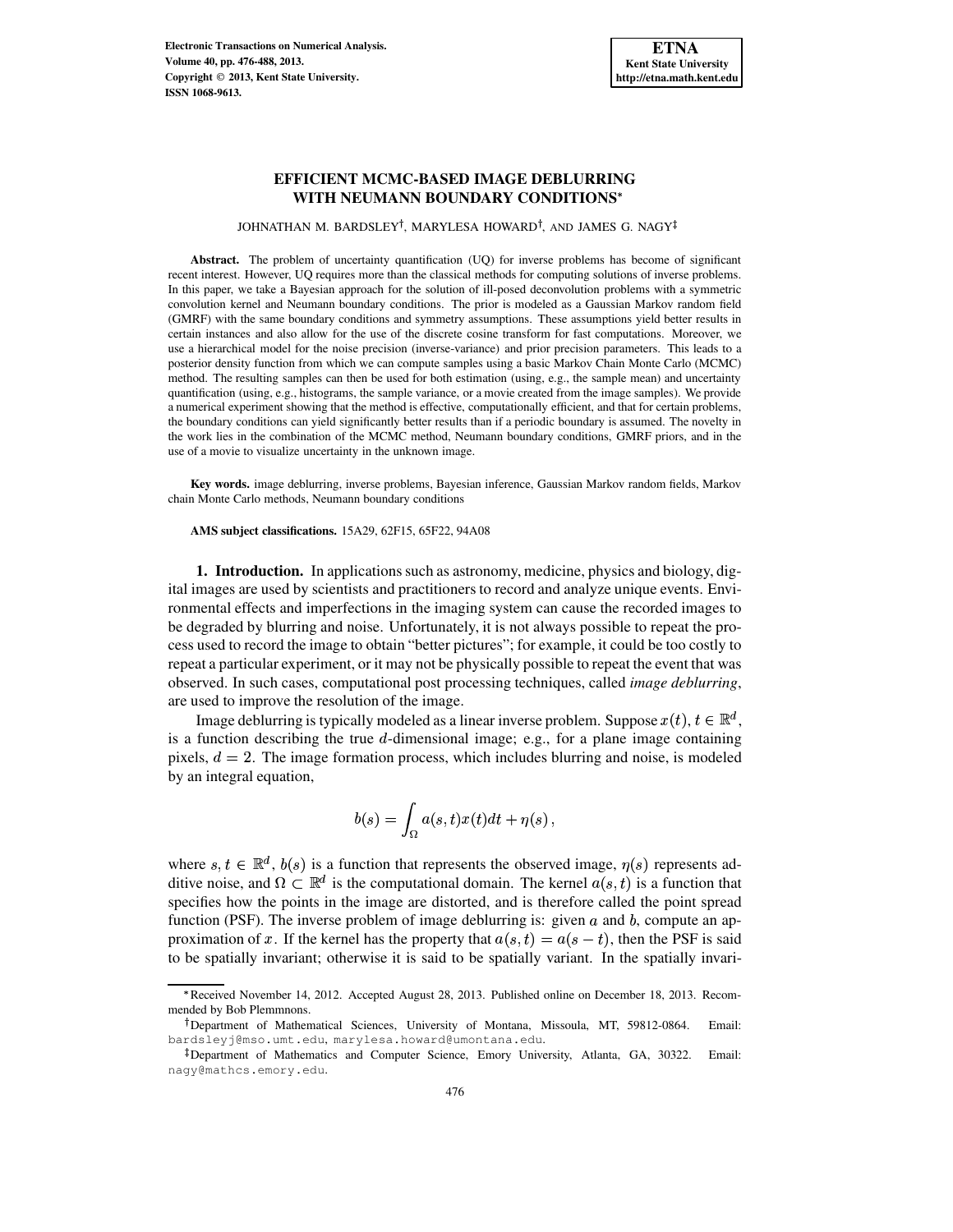**ETNA**

ant case, the blurring operation,  $\int a(s-t)x(t)dt$ , is a convolution operation, and thus the  $J_{\Omega}$ <br>corresponding inverse problem of computing an approximation of x from b and a, is called *deconvolution*.

In a realistic problem, images are collected only at discrete points (i.e., *pixels* for 2D images and *voxels* for 3D images), and are also only available in a finite bounded region  $\Omega$ . It is, therefore, typical to work directly with the discrete linear model,

$$
(1.1) \t\t\t\tb = Ax + η,
$$

where **x**, **b** and  $\eta$  are real valued  $n \times 1$  vectors obtained by discretizing functions x, b, and  $\eta$ , and n is the number of pixels (or voxels) in the discrete image. A is a real valued  $n \times n$  matrix that arises when approximating the integration operation with a quadrature rule, and it usually has structure (e.g., Toeplitz, circulant, Hankel, etc.) that can be exploited in computations.

Our approach for solving the discrete inverse problem  $(1.1)$  is statistically motivated. Specifically, we assume that  $\eta$  is an  $n \times 1$  independent and identically distributed (iid) Gaussian random vector with variance  $\lambda^{-1}$  ( $\lambda$  is known as the *precision*) across all pixels, and that the probability density function for  $(1.1)$  is given by

<span id="page-1-2"></span>(1.2) 
$$
p(\mathbf{b}|\mathbf{x},\lambda) \propto \exp\left(-\frac{\lambda}{2} \|\mathbf{A}\mathbf{x} - \mathbf{b}\|^2\right),
$$

where  $\alpha$ ' denotes proportionality. However, it is important to note that when attempting to solve inverse problems, the maximizer of the likelihood  $L(\mathbf{x}|\mathbf{b},\lambda) = p(\mathbf{b}|\mathbf{x},\lambda)$  with respect to  $x$  is unstable with respect to the noise contained in  $\bf{b}$ . This instability is a characteristic of inverse problems, such as deconvolution, and it has to do with the fact that the forward mapping (convolution) is a compact operator defined on a function space  $[5]$ . The standard technique for overcoming such instability is *regularization*, which is treated in detail in several references [\[5,](#page-12-0) [7,](#page-12-1) [8,](#page-12-2) [10,](#page-12-3) [20\]](#page-12-4).

<span id="page-1-3"></span>In the context of Bayesian statistics, regularization corresponds to the choice of the *prior* probability density function  $p(x|\delta)$ , where  $\delta > 0$  is a scaling parameter. In our case, we use a *Gaussian Markov random field* (GMRF) to model the prior, which yields

(1.3) 
$$
p(\mathbf{x}|\delta) \propto \exp\left(-\frac{\delta}{2}\mathbf{x}^T \mathbf{L}\mathbf{x}\right),
$$

where the *precision matrix*  $\delta$ **L** is sparse and encodes distributional assumptions regarding the values of  $x_i$  conditioned on the values of its neighbors, for all i.

Bayes' Theorem states that the *posterior probability density function*  $p(\mathbf{x}|\mathbf{b}, \lambda, \delta)$  can be expressed as

<span id="page-1-1"></span>(1.4)  

$$
p(\mathbf{x}|\mathbf{b}, \lambda, \delta) \propto p(\mathbf{b}|\mathbf{x}, \lambda)p(\mathbf{x}|\delta)
$$

$$
\propto \exp\left(-\frac{\lambda}{2}||\mathbf{A}\mathbf{x} - \mathbf{b}||^2 - \frac{\delta}{2}\mathbf{x}^T \mathbf{L}\mathbf{x}\right).
$$

Maximizing  $(1.4)$  with respect to x yields the so-called maximum a posteriori (MAP) estimator. By equivalently minimizing the negative-log of  $(1.4)$ , we see that L corresponds to the regularization matrix in classical inverse problems, while  $\delta/\lambda$  corresponds to the regularization parameter [\[20\]](#page-12-4).

In this paper we extend the Bayesian formulation  $(1.4)$  and compute samples from the resulting posterior density function using the Markov Chain Monte Carlo (MCMC) method

<span id="page-1-0"></span>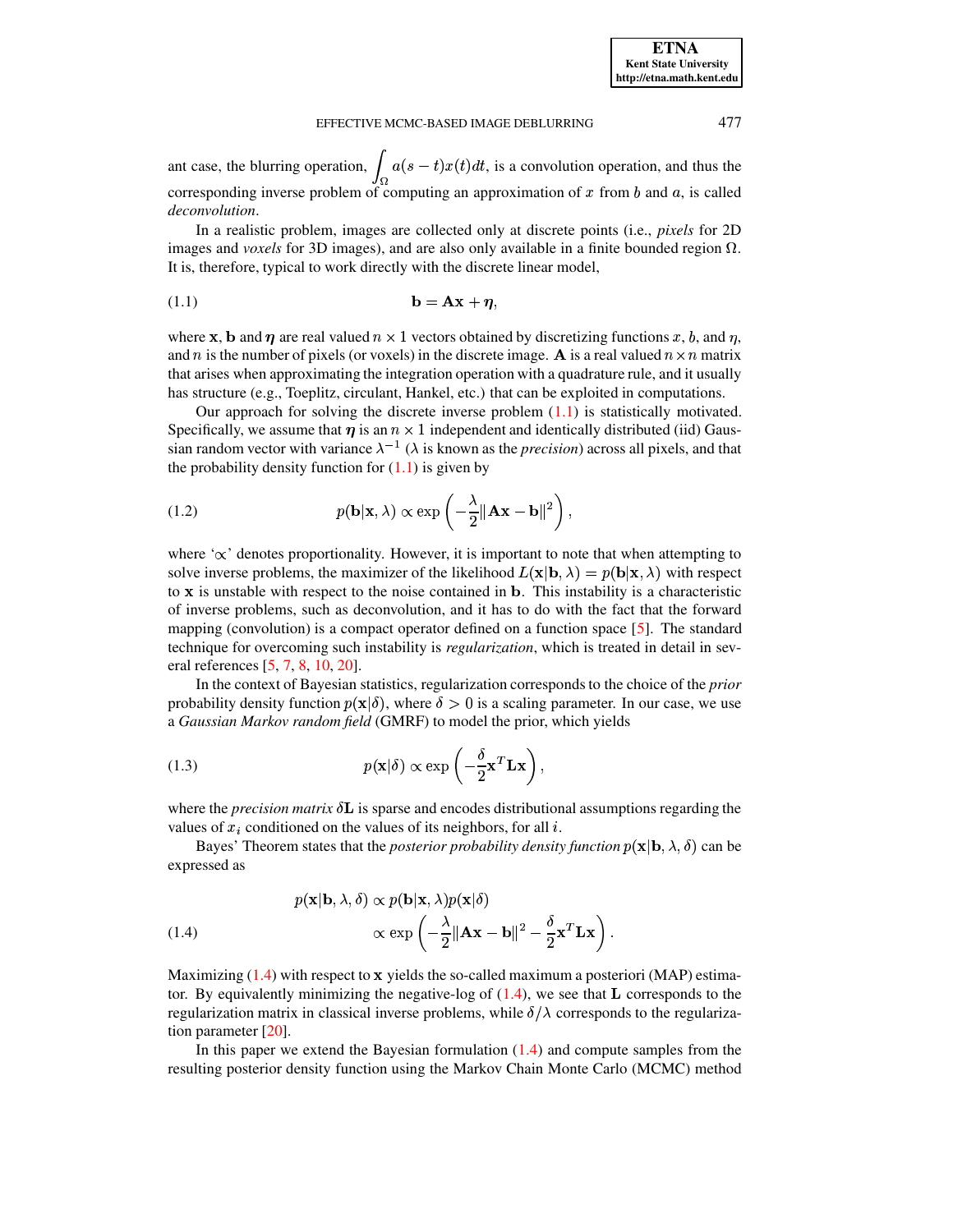of [\[1\]](#page-12-5). Bayes' Law [\(1.4\)](#page-1-1) is extended by assuming Gamma distributed hyper-priors on  $\lambda$  and  $\delta$ , i.e.,

<span id="page-2-0"></span>(1.5) 
$$
p(\lambda) \propto \lambda^{\alpha_{\lambda}-1} \exp(-\beta_{\lambda}\lambda),
$$

$$
(1.6) \t\t\t p(\delta) \propto \delta^{\alpha_{\delta}-1} \exp(-\beta_{\delta}\delta),
$$

with  $\alpha_{\lambda} = \alpha_{\delta} = 1$ , and  $\beta_{\lambda} = \beta_{\delta} = 10^{-4}$ , which have mean and variance  $\alpha/\beta = 10^{4}$ and  $\alpha/\beta^2 = 10^8$ , respectively. Note that  $\alpha = 1$  yields exponential distributed hyper-priors, however we present the full Gamma hyper-prior here because it is a conjugate distribution and other choices for  $\alpha$  and  $\beta$  may be advantageous in other situations. Given the large variance values, the hyper-priors should have a negligible effect on the sampled values for  $\lambda$  and  $\delta$ .

With  $(1.2)$ ,  $(1.3)$ ,  $(1.5)$ , and  $(1.6)$  in hand, through Bayes' Law the posterior probability density has the form

<span id="page-2-2"></span>(1.7) 
$$
p(\mathbf{x}, \lambda, \delta | \mathbf{b}) \propto p(\mathbf{b} | \mathbf{x}, \lambda) p(\lambda) p(\mathbf{x} | \delta) p(\delta)
$$

$$
= \lambda^{n/2 + \alpha_{\lambda} - 1} \delta^{(n-1)/2 + \alpha_{\delta} - 1} \exp \left( -\frac{\lambda}{2} || \mathbf{A} \mathbf{x} - \mathbf{b} ||^2 - \frac{\delta}{2} \mathbf{x}^T \mathbf{L} \mathbf{x} - \beta_{\lambda} \lambda - \beta_{\delta} \delta \right).
$$

The prior and hyper-priors were chosen to be *conjugate* [\[6\]](#page-12-6), which guarantees that the full conditional densities have the same form as the corresponding prior/hyper-prior; specifically, note that

<span id="page-2-1"></span>(1.8) 
$$
\mathbf{x}|\lambda, \delta, \mathbf{b} \sim \mathcal{N}\left((\lambda \mathbf{A}^T \mathbf{A} + \delta \mathbf{L})^{-1} \lambda \mathbf{A}^T \mathbf{b}, (\lambda \mathbf{A}^T \mathbf{A} + \delta \mathbf{L})^{-1}\right),
$$

(1.9) 
$$
\lambda | \mathbf{x}, \delta, \mathbf{b} \sim \Gamma \left( n/2 + \alpha_{\lambda}, \frac{1}{2} || \mathbf{A} \mathbf{x} - \mathbf{b} ||^2 + \beta_{\lambda} \right),
$$

(1.10) 
$$
\delta | \mathbf{x}, \lambda, \mathbf{b} \sim \Gamma \left( (n-1)/2 + \alpha_{\delta}, \frac{1}{2} \mathbf{x}^T \mathbf{L} \mathbf{x} + \beta_{\delta} \right),
$$

where  $N$  and  $\Gamma$  denote Gaussian and Gamma distributions, respectively.

The power in  $(1.8)-(1.10)$  $(1.8)-(1.10)$  $(1.8)-(1.10)$  lies in the fact that samples from these three distributions can be computed using standard statistical software, and a Gibbsian approach can be applied to  $(1.8)-(1.10)$  $(1.8)-(1.10)$  $(1.8)-(1.10)$  yielding the MCMC method of [\[1\]](#page-12-5) for sampling from  $(1.7)$ .

# **A** MCMC Method for Sampling from  $p(\mathbf{x}, \delta, \lambda | \mathbf{b}).$

- 0. Initialize  $\delta_0$ , and  $\lambda_0$ , and set  $k=0$ ;
- 1. Compute  $\mathbf{x}^k \sim \mathcal{N}((\lambda_k \mathbf{A}^T \mathbf{A} + \delta_k \mathbf{L})^{-1} \lambda_k \mathbf{A}^T \mathbf{b}, (\lambda_k \mathbf{A}^T \mathbf{A} + \delta_k \mathbf{L})^{-1});$
- 2. Compute  $\lambda_{k+1} \sim \Gamma(n/2 + \alpha_{\lambda}, \frac{1}{2} ||\mathbf{A} \mathbf{x}^k \mathbf{b}||^2 + \beta_{\lambda});$
- 3. Compute  $\delta_{k+1} \sim \Gamma\left((n-1)/2 + \alpha_{\delta}, \frac{1}{2}(\mathbf{x}^k)^T \mathbf{L} \mathbf{x}^k + \beta_{\delta}\right);$
- 4. Set  $k = k + 1$  and return to Step 1.

What makes this MCMC method interesting in the case of image deblurring is that computing the image samples in Step 1 requires the solution of the large linear system

(1.11) 
$$
(\lambda_k \mathbf{A}^T \mathbf{A} + \delta_k \mathbf{L}) \mathbf{x}^k = \lambda_k \mathbf{A}^T \mathbf{b} + \mathbf{w}, \text{ where } \mathbf{w} \sim \mathcal{N}(\mathbf{0}, \lambda_k \mathbf{A}^T \mathbf{A} + \delta_k \mathbf{L}).
$$

In this paper, we assume Neumann boundary conditions for the image  $x$  and symmetric PSFs. The matrices  $\bf{A}$  and  $\bf{L}$  are then diagonalizable by the discrete cosine transform (DCT), which we will denote by C, making the computation of  $x^k$  in Step 1 extremely efficient. Specifically, if  $\mathbf{A} = \mathbf{C}^T \mathbf{\Lambda} \mathbf{C}$ , and  $\mathbf{L} = \mathbf{C}^T \mathbf{S} \mathbf{C}$ , given that  $\mathbf{C}$  is an orthogonal matrix we have

<span id="page-2-3"></span>
$$
\lambda_k \mathbf{A}^T \mathbf{A} + \delta_k \mathbf{L} = \mathbf{C}^T (\lambda_k \mathbf{\Lambda}^2 + \delta_k \mathbf{S}) \mathbf{C}.
$$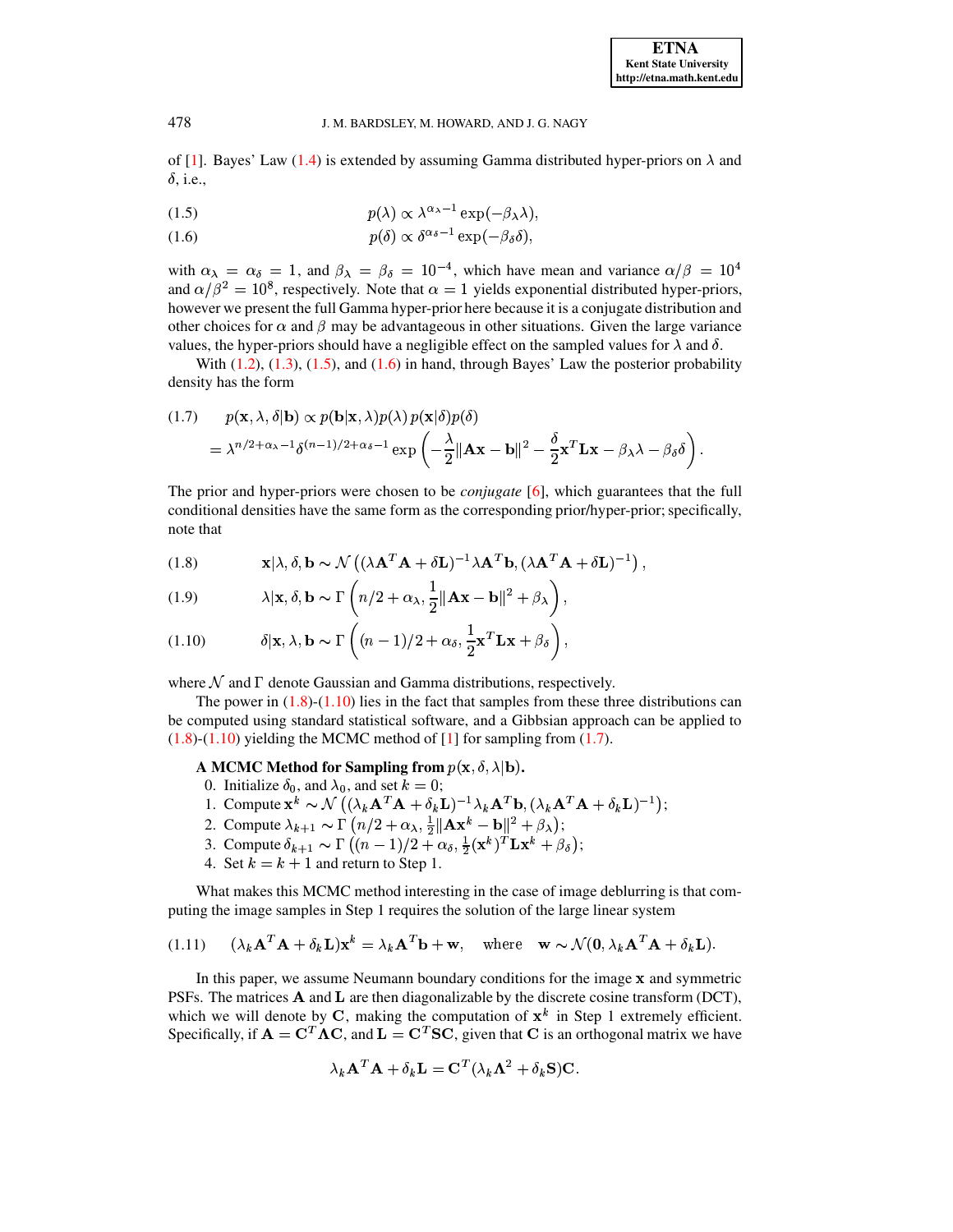### EFFECTIVE MCMC-BASED IMAGE DEBLURRING 479

Substituting this into  $(1.11)$  yields

<span id="page-3-0"></span>
$$
\mathbf{x}^{k} = \mathbf{C}^{T} (\lambda_{k} \mathbf{\Lambda}^{2} + \delta_{k} \mathbf{S})^{-1} \lambda_{k} \mathbf{\Lambda} \mathbf{C} \mathbf{b} + \mathbf{C}^{T} (\lambda_{k} \mathbf{\Lambda}^{2} + \delta_{k} \mathbf{S})^{-1} \mathbf{C} \mathbf{w}
$$
  
(1.12)  

$$
= \mathbf{C}^{T} (\lambda_{k} \mathbf{\Lambda}^{2} + \delta_{k} \mathbf{S})^{-1/2} ((\lambda_{k} \mathbf{\Lambda}^{2} + \delta_{k} \mathbf{S})^{-1/2} \lambda_{k} \mathbf{\Lambda} \mathbf{C} \mathbf{b} + \mathbf{v}),
$$

where  ${\bf v} \sim \mathcal{N}({\bf 0}, {\bf I})$ , which follows from the fact that if  ${\bf M} \in \mathbb{R}^{n \times n}$  and  ${\bf y}={\bf M}{\bf v}$ , then  $\mathbf{y} \sim \mathcal{N}(\mathbf{0}, \mathbf{M}\mathbf{M}^T)$ . Since  $\mathbf{\Lambda}$  and  $\mathbf{S}$  are computed off-line, and because multiplication by **C** and  $C^T$  is computed efficiently using a fast DCT algorithm [\[18\]](#page-12-7), the computation of  $x^k$ via  $(1.12)$  is very efficient.

The paper is organized as follows. We begin with a discussion of Neumann boundary conditions for image deblurring problems in Section [2.](#page-3-1) Then in Section [3,](#page-5-0) we discuss GRMFs generally, introduce the one that we use, and show that if Neumann boundary conditions are assumed the precision matrix can be diagonalized using the DCT. Finally, in Section [4,](#page-8-0) we show results of the method and compare it with other standard approaches. Concluding remarks are given in Section [5.](#page-11-0)

<span id="page-3-1"></span>**2. The Neumann boundary condition for convolution problems.** As has been stated, we are interested in the case in which the image  $x$  is assumed to have Neumann, or reflective, boundary conditions. To illustrate what we mean by this, we begin by considering 1D image deconvolution. In this case, the unknown image  $\mathbf{x} = (x_1, \dots, x_n)$  can be extended spatially to create the vector

$$
\widetilde{\mathbf{x}} = [x_{-n+1}, \ldots, x_0, x_1, \ldots, x_n, \ldots, x_{2n}]^T.
$$

The matrix  $\bf{A}$  is defined in terms of the convolution kernel

<span id="page-3-3"></span>
$$
\mathbf{a}=[a_{-n},a_{-n+1},\ldots,a_0,a_1,\ldots,a_n]^T,
$$

and the noise-free data vector is obtained via discrete convolution:

(2.1) 
$$
b_i = \sum_{j=i-n}^{i+n} a_{i-j} x_j, \text{ for } i = 1, ..., n,
$$

<span id="page-3-2"></span>or in matrix-vector notation,

$$
(2.2) \quad \begin{bmatrix} b_1 \\ b_2 \\ \vdots \\ b_n \end{bmatrix} = \begin{bmatrix} a_n & \cdots & a_0 & \cdots & a_{-n} \\ & a_n & \cdots & a_0 & \cdots & a_{-n} \\ & & \ddots & \ddots & \ddots & \ddots & \ddots \\ & & & a_n & \cdots & a_0 & \cdots & a_{-n} \\ & & & & a_n & \cdots & a_0 & \cdots & a_{-n} \end{bmatrix} \begin{bmatrix} x_{-n+1} \\ \vdots \\ x_0 \\ x_1 \\ \vdots \\ x_n \\ \vdots \\ x_2 \end{bmatrix}.
$$

The key observation here is that the value  $b_i$  for i near 1 will depend upon the region of  $\tilde{\mathbf{x}}$  to the left of the computational domain, i.e.,  $(x_{-n+1},...,x_0)$ ; while for *i* near *n*,  $b_i$  will depend upon the region of  $\tilde{\mathbf{x}}$  to the right of the computational domain, i.e.,  $(x_{n+1},...,x_{2n})$ . outational domain, i.e.,  $(x_{n+1}, \ldots, x_{2n})$ .

Rather than estimating these extra values by solving the underdetermined system [\(2.2\)](#page-3-2), the standard approach is to make assumptions about these values based on *a priori* knowledge, or by relating the values to those within the computational domain. These assumptions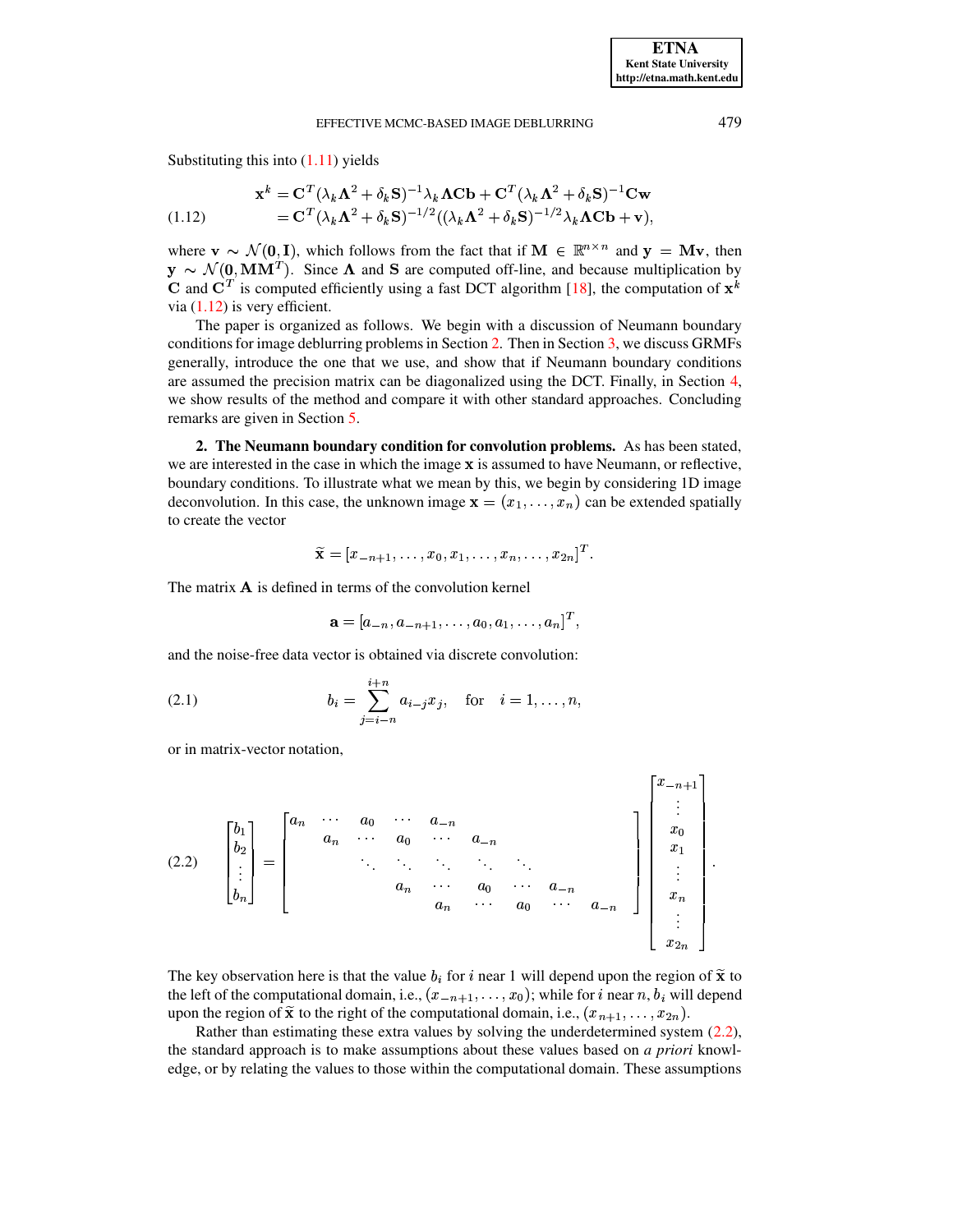are called boundary conditions. For example, a zero (or Dirichlet) boundary condition corresponds to the assumption that  $(x_{-n+1},...,x_0) = (x_{n+1},...,x_{2n}) = 0$ , which yields a Toeplitz matrix **A** [20]; while a periodic boundary condition corresponds to  $(x_{-n+1},...,x_0)$  $x = (x_1, \ldots, x_n)$  and  $(x_{n+1}, \ldots, x_{2n}) = (x_1, \ldots, x_n)$ , which yields a circulant matrix **A** that can be diagonalized by the discrete Fourier transform (DFT) [20].

The Neumann boundary condition corresponds to a reflection of the signal about the boundaries, i.e.,  $(x_{-n+1},...,x_0) = (x_n,...,x_1)$  and  $(x_{n+1},...,x_{2n}) = (x_n,...,x_1)$ . In this case, the resulting matrix A has Toeplitz-plus-Hankel structure, and if the convolution kernel **a** is symmetric, i.e.,  $a_i = a_{-i}$ , then **A** can be diagonalized by the discrete cosine transform (DCT)  $[15,$  Theorem 3.2. We note that while a Toeplitz matrix is one for which each descending diagonal from left to right is constant, a Hankel matrix is one for which each descending anti-diagonal from right to left is constant.

We started with the 1D example in order to illustrate concepts more simply, but our primary interest is two-dimensional (2D) image deblurring. In this case, b and x are obtained by column-stacking the  $N \times N$  arrays **B** and **X**, which we denote as  $\mathbf{b} = \text{vec}(\mathbf{B})$  and  $\mathbf{x} = \text{vec}(\mathbf{X})$ ; and **A** is defined in terms of the  $N \times N$  convolution kernel  $\mathbf{a} = \{a_{ij}\}_{i,j=-N}^N$ , with some assumed boundary condition. The noise-free  $N \times N$  data array then satisfies the 2D discrete convolution equation

<span id="page-4-1"></span>(2.3) 
$$
b_{r,s} = \sum_{i=r-N}^{r+N} \sum_{j=s-N}^{s+N} a_{r-i,s-j} x_{ij}, \text{ for } r,s = 1,\ldots,N
$$

In the 2D case, for zero and periodic boundary conditions, the extensions of  $X$  are represented, respectively, by

$$
\begin{matrix} 0 & 0 & 0 \\ 0 & X & 0 \\ 0 & 0 & 0 \end{matrix}, \quad \text{and} \quad \begin{matrix} X & X & X \\ X & X & X \\ X & X & X \end{matrix}
$$

In both cases the central  $X$  corresponds to the unknowns within the computational domain (i.e., the field of view). The assumption of zero boundary conditions results in a matrix **A** that is block Toeplitz with Toeplitz blocks [20], while periodic boundary conditions result in a matrix  $A$  that is block circulant with circulant blocks and can be diagonalized by the 2D-DFT [20].

In instances where the zero and/or periodic extensions are poor approximations of reality, unnatural artifacts in reconstructions can result. This is particularly the case when  $X$  and **B** contain regions of relative high and variable intensity near the boundaries of the computational domain. In such instances, the reflective extension of  $X$ , corresponding to Neumann boundary conditions, works significantly better. It is represented by

<span id="page-4-0"></span>
$$
\begin{array}{ccccc}\n\mathbf{X}_{vh} & \mathbf{X}_h & \mathbf{X}_{vh} \\
\mathbf{X}_v & \mathbf{X} & \mathbf{X}_v \\
\mathbf{X}_{vh} & \mathbf{X}_h & \mathbf{X}_{vh}\n\end{array},
$$

where  $X_v$  is the image that results from flipping X across its central vertical axis;  $X_h$  is the image that results from flipping **X** across its central horizontal axis; and  $\mathbf{X}_{vh}$  is the image that results from flipping X across its vertical then horizontal axes. The Neumann boundary condition leads to a matrix A that is block Toeplitz-plus-Hankel with Toeplitz-plus-Hankel blocks (BTHTHB), and provided the kernel a is symmetric, i.e.,

$$
(2.4) \t\t\t a_{i,j} = a_{-i,j} = a_{i,-j} = a_{-i,-j},
$$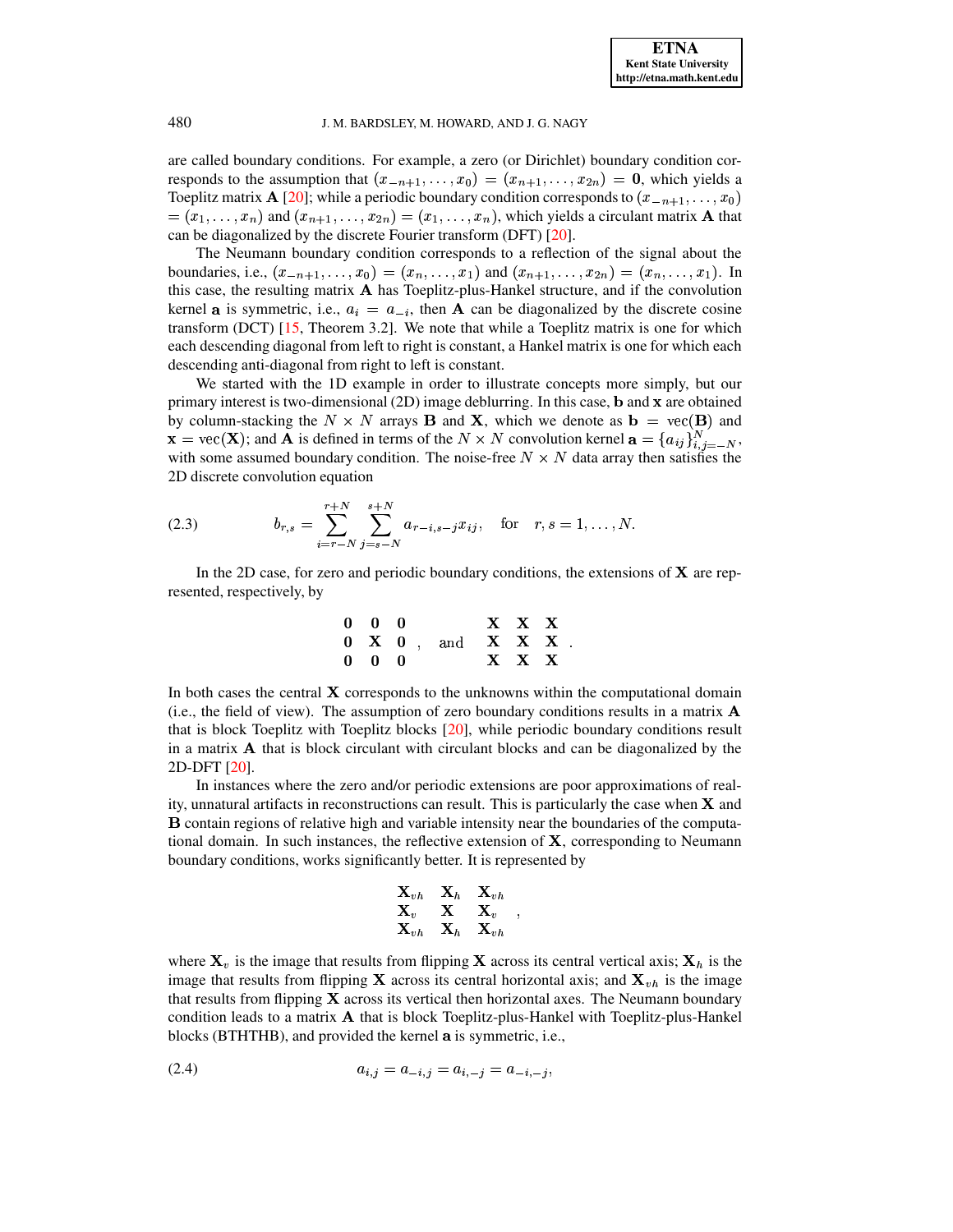**ETNA Kent State University** 

A can be diagonalized by the 2D-DCT [15, Theorem 3.3]. We will use such a BTHTHB matrix **A** in our numerical experiments below, while acknowledging that  $(2.4)$  is somewhat restrictive.

An alternative to using one of the above three artificial boundary conditions is to reconstruct the object on an extended field of view, imposing a periodic boundary condition on the extended object, and then mask the reconstruction (restricting to the field of view) to remove the boundary artifacts. This approach has been used by various authors  $[2, 11, 16, 19]$ . It has the benefit that it does not impose artificial boundary conditions at the boundary of the field of view, hence boundary artifacts do not appear in reconstructions, and moreover, it requires no restrictions on the PSF, such as the requirement of symmetry for the Neumann boundary condition. However, the presence of the mask matrix in the model removes the periodic structure from the problem, so that the resulting matrix  $\bf{A}$  is not diagonalizable by a fast transform. Hence an iterative method must be used to approximately solve  $(1.11)$ , yielding the sample  $x<sup>k</sup>$  in Step 1 of the MCMC method. As a result this alternative boundary condition is more computationally intensive to implement than the Neumann boundary condition, which we focus on here.

2.1. Diagonalizing matrices with Toeplitz-plus-Hankel structure. As stated above, the Neumann boundary condition results in a matrix **A** that was diagonalizable by the DCT. Specifically,

$$
\mathbf{A} = \mathbf{C}^T \mathbf{\Lambda} \mathbf{C},
$$

where  $\Lambda$  is the  $n \times n$  diagonal eigenvalue matrix, and C is the orthogonal DCT matrix. In 1D,  $C = C_{1D}$  with

$$
[\mathbf{C}_{1D}]_{ij} = \sqrt{\frac{2 - \omega_i}{n}} \cos \left( \frac{(i-1)(2j-1)\pi}{2n} \right), \quad \omega_i = \begin{cases} 1 & \text{if } i = 1, \\ 2 & \text{if } i = 2, 3, \dots, n, \end{cases}
$$

where  $1 \le i, j \le n$ . In the 2D case,  $C = C_{2D}$  with  $C_{2D} = C_{1D} \otimes C_{1D}$ , where ' $\otimes$ ' denotes Kronecker product. We note that both  $C_{1D}$  and  $C_{2D}$  are orthogonal matrices.

In practice, multiplication by C and  $C<sup>T</sup>$  is computed using the fast cosine transform function [18]. In MATLAB, the syntax is as follows: in 1D, for  $v \in \mathbb{R}^n$ 

$$
C_{1D}v = \text{dct}(v), \quad C_{1D}^T v = \text{idct}(v)
$$

while in 2D, if **V** is an  $N \times N$  array, and we define  $\mathbf{v} = \text{vec}(\mathbf{V})$  and  $\mathbf{V} = \text{array}(\mathbf{v})$ ,

array
$$
(\mathbf{C}_{2D}\mathbf{v}) = \text{dct2}(\mathbf{V}), \quad \text{array}(\mathbf{C}_{2D}^T\mathbf{v}) = \text{idct2}(\mathbf{V}).
$$

It remains to define the diagonal eigenvalue matrix  $\Lambda$ . In both cases,

$$
\Lambda = \text{ diag}((\mathbf{Ca}_1) \oslash (\mathbf{Ce}_1)),
$$

where  $\mathbf{a}_1$  is the first column of  $\mathbf{A}, \mathbf{e}_1 = [1, 0, \dots, 0]^T$ , ' $\oslash$ ' denotes component-wise division, and  $C$  is  $C_{1D}$  in 1D and  $C_{2D}$  in 2D.

<span id="page-5-0"></span>3. Defining the prior using Gaussian Markov random fields. We now turn to the definition of the prior (1.3), and specifically, of the precision matrix  $\delta$ **L**. For this, we use Gaussian Markov random fields (GMRFs). A GMRF  $\mathbf{x} = (x_1, \dots, x_n)$  is a specific type of Gaussian random vector. Thus  $\mathbf{x} \sim \mathcal{N}(\mu, \mathbf{Q}^{-1})$  where  $\mu \in \mathbb{R}^n$  is the mean of **x**, and **Q** is known as the  $n \times n$  symmetric positive semi-definite precision matrix. Note that in (1.3),  $\mu = 0$  and  $Q = \delta L$ . If Q has a zero eigenvalue, x is called an *intrinsic Gaussian* [17].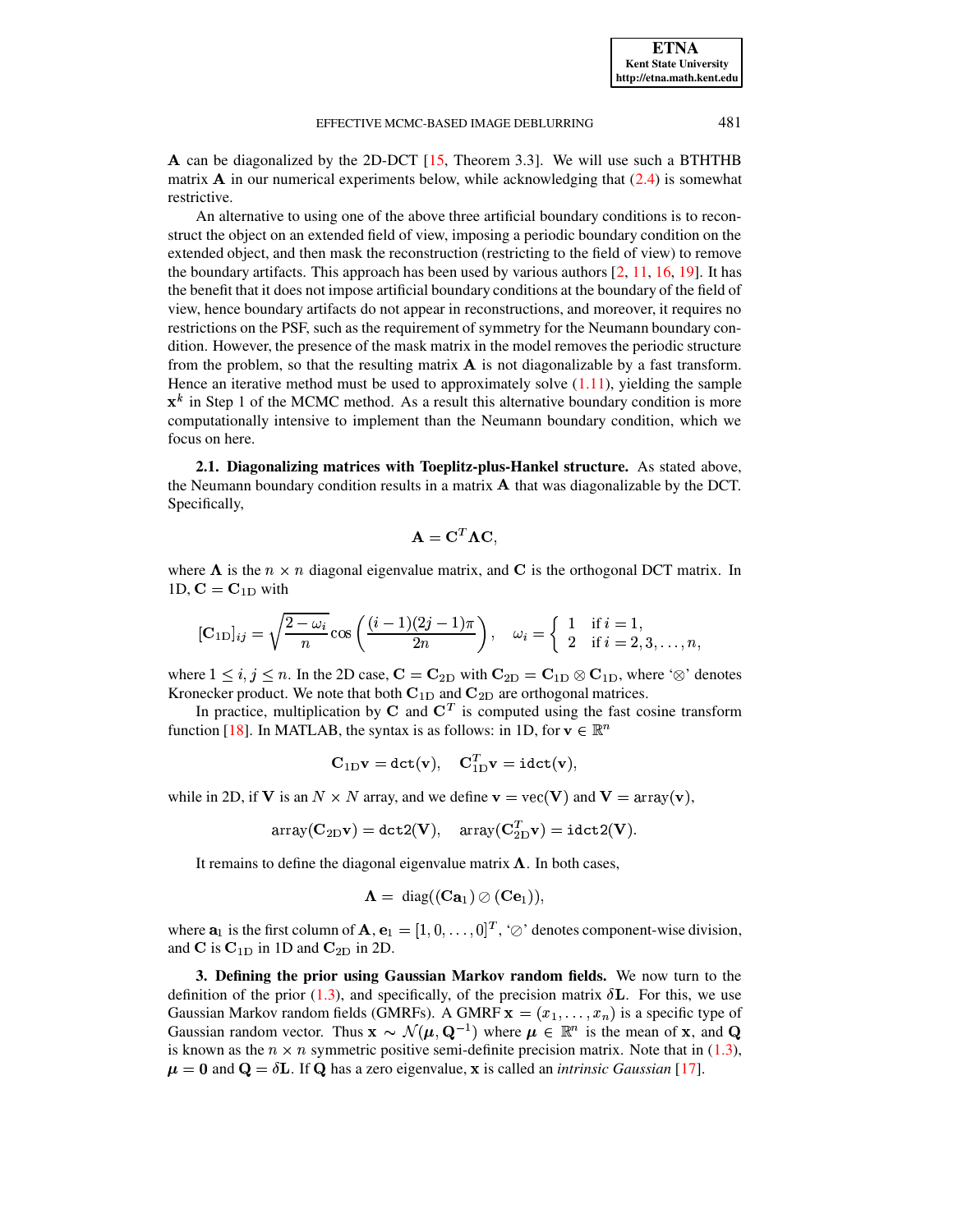To define **x** more specifically, we need the notion of a labeled graph  $\mathcal{G} = (\mathcal{V}, \mathcal{E})$ . Here the set of pixels  $V = \{1, ..., n\}$  are the nodes of the graph, and  $\mathcal E$  is the set of edges  $\{i, j\}$ , where  $i, j \in V$  with  $i \neq j$ . If  $\{i, j\} \in \mathcal{E}$  we will say that i and j are *neighbors*. Moreover, we define  $\partial_i$  to be the set of all neighboring nodes of i (note that  $i \notin \partial_i$ ),  $n_i$  to be the number of elements in  $\partial_i$ , and  $\mathbf{x}_{\partial_i} = \{x_j | j \in \partial_i\}$ . We can now define a GMRF [17, Definition 2.1].

DEFINITION 3.1. A random vector  $\mathbf{x} = (x_1, \ldots, x_n) \in \mathbb{R}^n$  is called a GMRF with respect to a labeled graph  $\mathcal{G} = (\mathcal{V}, \mathcal{E})$  with mean  $\mu$  and symmetric positive definite precision matrix  $\bf{Q}$  if and only if its probability density function has the form

$$
p(\mathbf{x}) = (2\pi)^{-n/2} \det(\mathbf{Q})^{1/2} \exp\left(-\frac{1}{2}(\mathbf{x} - \boldsymbol{\mu})^T \mathbf{Q}(\mathbf{x} - \boldsymbol{\mu})\right)
$$

where

$$
[\mathbf{Q}]_{ij} \neq 0 \iff j \in \partial_i
$$
.

Note, therefore, that the precision matrix encodes the neighborhood structure; specifically, *i* and *j* are neighbors if and only if  $[Q]_{ij} \neq 0$ .

The above definition of GMRFs is very general. What is extremely useful for us from a modeling perspective is that a GMRF prior  $p(x|\delta)$  can be derived from statistical assumptions about the pixel-level conditional densities  $p(x_i | \mathbf{x}_{\partial_i})$  for  $i = 1, ..., n$ . The idea of constructing the prior  $p(x|\delta)$  from the scalar conditional densities  $p(x_i|x_{\delta_i})$  is known as *conditional autoregression*, and was pioneered by Besag [3]. The following theorem for Gaussian conditional densities, and its proof, can be found in  $[17,$  Theorem 2.6].

THEOREM 3.2. Given the n Gaussian full conditional distributions with conditional mean and precision

<span id="page-6-0"></span>
$$
E(x_i|\mathbf{x}_{\partial_i}) = \mu_i - \sum_{j \in \partial_i} \beta_{ij}(x_j - \mu_j)
$$

$$
Prec(x_i|\mathbf{x}_{\partial_i}) = \kappa_i > 0,
$$

then **x** is a GMRF with respect to  $\mathcal{G} = (\mathcal{V}, \mathcal{E})$  with mean  $\mu$  and precision matrix **Q**, where

<span id="page-6-1"></span>
$$
[\mathbf{Q}]_{ij} = \begin{cases} \kappa_i & j = i, \\ \kappa_i \beta_{ij} & j \in \partial_i, \\ 0 & \text{otherwise,} \end{cases}
$$

provided  $\kappa_i \beta_{ij} = \kappa_j \beta_{ji}$ ,  $i \neq j$ , and **Q** is positive definite.

3.1. A GMRF prior with Neumann boundary conditions. We now use Theorem 3.2 to construct our prior. We make the assumption that the conditional density  $x_i|\mathbf{x}_{\partial_i}$  is normal with mean equal to  $\bar{x}_{\partial_i} = \frac{1}{n_i} \sum_{j \in \partial_i} x_j$ , the sum of the neighboring values of  $x_i$ , and an unknown precision scaled by the size of the neighborhood  $n_i$ ; specifically, we assume

$$
(3.1) \t\t x_i | \mathbf{x}_{\partial_i} \sim \mathcal{N}(\bar{x}_{\partial_i}, (\delta n_i)^{-1})
$$

From Theorem 3.2, we have that  $(3.1)$  yields a Gaussian joint density for x given by

(3.2) 
$$
p(\mathbf{x}|\delta) \propto \delta^{-(n-1)/2} \exp\left(-\frac{\delta}{2}\mathbf{x}^T \mathbf{L} \mathbf{x}\right),
$$

<span id="page-6-2"></span>where

(3.3) 
$$
[\mathbf{L}]_{ij} = \begin{cases} n_i & i = j, \\ -1 & j \in \partial_i, \\ 0 & \text{otherwise,} \end{cases}
$$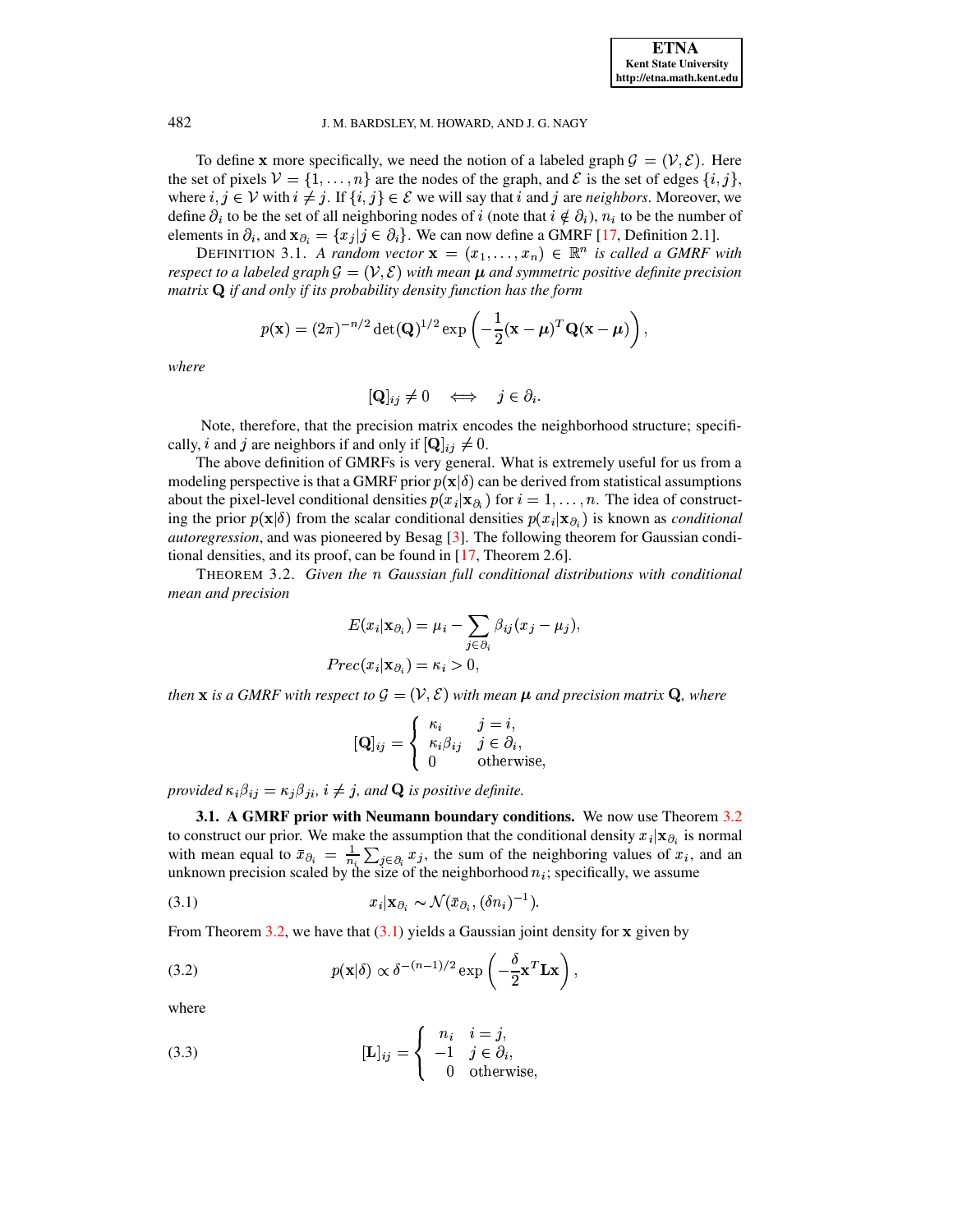<span id="page-7-0"></span>**ETNA Kent State University** http://etna.math.kent.edu

#### EFFECTIVE MCMC-BASED IMAGE DEBLURRING

and the  $n-1$  appears due to the fact that **L** has rank  $n-1$  [17]. Other possibilities for  $\beta_{ij}$ and  $\kappa_i$  in Theorem 3.2 are discussed in [17], however in order to allow for the use the DCT for fast computations,  $\kappa_i$  and  $\beta_{ij}$  must satisfy rather restrictive conditions.

Next, we construct **L** in two specific cases. First, we assume a uniform grid on  $[0,1]$ with *n* vertices  $\{1, \ldots, n\}$  at locations  $\{s_i\}_{i=1}^n$ , where  $s_i = i/(n + 1)$ . We define  $x_i$  to be the intensity value at  $s_i$  and assume the first-order neighborhood system:  $\partial_1 = \{2\},\$  $\partial_i = \{i-1, i+1\}$  for  $i = 2, ..., n-1$ , and  $\partial_n = \{n-1\}$ . Thus from (3.3) we have

(3.4) 
$$
\mathbf{L}_{1D} = \begin{bmatrix} 1 & -1 & 0 & \cdots & 0 \\ -1 & 2 & -1 & \ddots & \vdots \\ 0 & \ddots & \ddots & \ddots & 0 \\ \vdots & \ddots & -1 & 2 & -1 \\ 0 & \cdots & 0 & -1 & 1 \end{bmatrix}_{n \times n}
$$

Note that  $L_{1D}$  is the discrete second derivative matrix with Neumann boundary conditions. Moreover, multiplication by  $L_{1D}$  is equivalent to discrete convolution (2.1) with kernel  $\ell = [0, \ldots, 0, -1, 2, -1, 0, \ldots, 0]^T$ , assuming a Neumann boundary condition. Thus, since  $\ell$  is symmetric,  $L_{1D}$  is a Toeplitz-plus-Hankel matrix that can be diagonalized by the DCT.

In 2D, we assume a uniform grid on  $[0,1] \times [0,1]$  with  $n = N^2$  vertices  $\{(i,j)\}_{i,j=1}^N$ at locations  $\{(s_i, t_j)\}_{i,j=1}^N$ , where  $s_k = t_k = k/(N + 1)$ . Moreover, we define  $x_{ij}$  to be the intensity value at  $(s_i, t_j)$  for  $i, j = 1, ..., N$ , and assume the first-order neighborhood system:

$$
\partial_{ij} = \{ (i-1,j), (i+1,j), (i,j-1), (i,j+1) \}, \text{ for } i,j = 2, ..., N-1,
$$

whereas if i or j is 1 or N, the vertices containing a 0 or  $N + 1$  are removed from  $\partial_{ij}$ ; for example,  $\partial_{1j} = \{(2, j), (1, j - 1), (1, j + 1)\}\$ and  $\partial_{11} = \{(1, 2), (2, 1)\}\$ . Note then that  $n_{ij} = |\partial_{ij}| \in \{2, 3, 4\}.$ 

In the 2D case, the conditional autoregressive model  $(3.1)$  has the form

$$
(3.5) \t\t x_{ij} | \mathbf{x}_{\partial_{ij}} \sim \mathcal{N} \left( \bar{x}_{\partial_{ij}}, (\delta n_{ij})^{-1} \right)
$$

where  $\bar{x}_{\partial_{ij}} = \frac{1}{n_{ij}} \sum_{(r,s) \in \partial_{ij}} x_{rs}$ . After reordering the array  $\{x_{ij}\}_{i,j=1}^N$  by stacking its columns to make the  $n \times 1$  vector x, i.e.,  $x = \text{vec}(\mathbf{X})$ , we obtain the precision matrix  $\mathbf{Q} = \delta \mathbf{L}_{\text{2D}}$ , with

$$
\mathbf{L}_{2D} = \mathbf{L}_{1D} \otimes \mathbf{I} + \mathbf{I} \otimes \mathbf{L}_{1D},
$$

where  $L_{1D}$  is defined in (3.4).

Note that  $L_{2D}$  is the discrete 2D negative Laplacian matrix with Neumann boundary conditions. Moreover, multiplication by  $L_{2D}$  is equivalent to discrete convolution (2.3) with the  $N \times N$  kernel  $\ell$  defined by

$$
\ell_{ij} = \begin{cases}\n4 & (i,j) = (0,0), \\
-1 & (i,j) \in \{ (0, \pm 1), (\pm 1, 0) \}, \\
0 & \text{otherwise,} \n\end{cases}
$$

assuming a Neumann boundary condition. Thus, since the kernel  $\ell$  is symmetric,  $L_{2D}$  is block Toeplitz-plus-Hankel with Toeplitz-plus-Hankel blocks (BTHTHB) matrix that can be diagonalized by the 2D-DCT  $[8, 15]$ .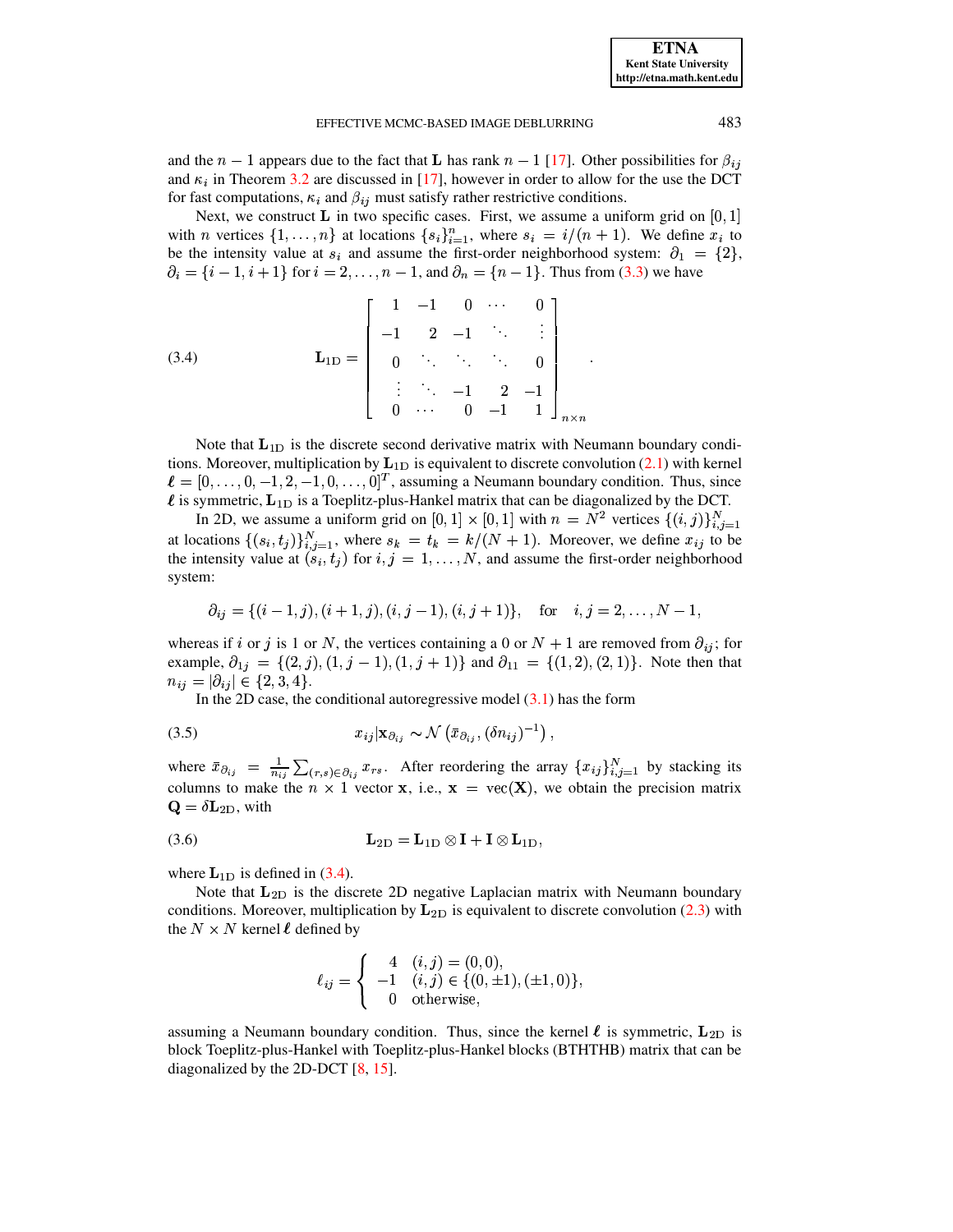

<span id="page-8-1"></span>FIG. 4.1. On the left is the two-dimensional image used to generate the data, and on the right is the blurred *noisy data.*

<span id="page-8-0"></span>**4. Numerical experiments.** In this section, we implement the above MCMC method on an image deconvolution test case. Here the mathematical model is of the form

$$
b(s,t)=\int_0^1\int_0^1 a(s-s',t-t')x(s',t')ds'dt',
$$

which we discretize using mid-point quadrature on an  $128 \times 128$  uniform computational grid over [0,1]  $\times$  [0,1]. This yields a system of linear equations  $\mathbf{b} = \mathbf{A}\mathbf{x}$ . We assume that  $a$  is a circular Gaussian convolution kernel, so that  $A$  has BTHTHB structure and can be diagonalized by the 2D-DCT.

The data **b** is generated using [\(1.1\)](#page-1-0) with the noise variance  $\lambda^{-1}$  chosen so that the noise strength is 2% that of the signal strength. In order to obtain noise-free data that is not corrupted by the Neumann BC assumption, we begin with an extended  $256 \times 256$  true image, compute 2D discrete-convolution [\(2.3\)](#page-4-1) assuming periodic BCs, and then restrict to the central  $128 \times 128$  sub-image to obtain **Ax**. The central  $128 \times 128$  region of the image used to generate the data and the data  $\bf{b}$  are shown in Figure [4.1.](#page-8-1)

**4.1. Assessing MCMC chain convergence.** Just as with an iterative method for optimization, a sampling method must be run to convergence. Convergence of an MCMC chain can be determined in a number of ways. The recommended approach presented in  $[6]$  requires the computation of multiple, parallel MCMC chains with randomly chosen starting points. With multiple chains in hand, a statistic for each sampled parameter is then computed whose value provides a measure of convergence.

This statistic is defined as follows. Suppose we compute  $n_r$  parallel chains, each of length  $n_s$  (after discarding the first half of the simulations), and that  $\{\psi_{ij}\}\text{, for } i = 1, \ldots, n_s$ and  $j = 1, \ldots, n_r$ , is the collection of samples of a single parameter. Then we define

$$
B = \frac{n_s}{n_r - 1} \sum_{j=1}^{n_r} (\overline{\psi}_{\cdot j} - \overline{\psi}_{\cdot \cdot})^2, \quad \text{where} \quad \overline{\psi}_{\cdot j} = \frac{1}{n_s} \sum_{i=1}^{n_s} \psi_{ij}, \quad \text{and} \quad \overline{\psi}_{\cdot \cdot} = \frac{1}{n_r} \sum_{j=1}^{n_r} \overline{\psi}_{\cdot j} ;
$$

and

$$
W = \frac{1}{n_r} \sum_{j=1}^{n_r} s_j^2, \text{ where } s_j^2 = \frac{1}{n_s - 1} \sum_{i=1}^{n_s} (\psi_{ij} - \overline{\psi}_{.j})^2.
$$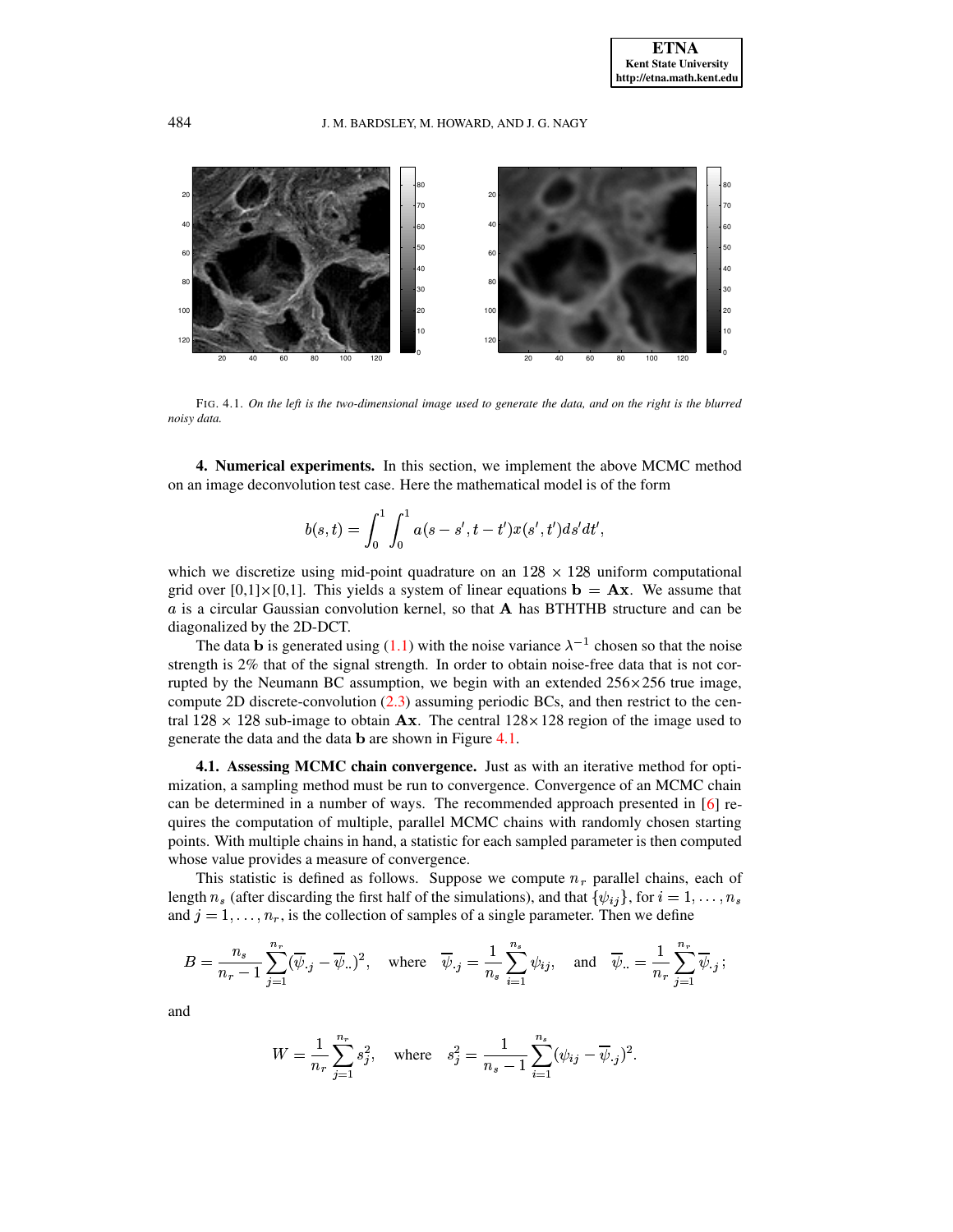Note that  $\overline{\psi}_i$  and  $\overline{\psi}_i$  are the individual chain mean and overall sample mean, respectively. Thus B provides a measure of the variance between the  $n_r$  chains, while W provides a measure of the variance within individual chains.

The marginal posterior variance var $(\psi | \mathbf{b})$  can then be estimated by

$$
\widehat{\text{var}}^+(\psi|\mathbf{b}) = ((n_s - 1)W + B)/n_s,
$$

which is an unbiased estimate under stationarity  $[6]$ . The statistic of interest to us, however, is

(4.1) 
$$
\widehat{R} = \sqrt{\widehat{\text{var}}^+ (\psi | \mathbf{b}) / W},
$$

which decreases to 1 as  $n_s \to \infty$ .

Once R is sufficiently 'near' 1 for all sampled parameters, the  $n_s n_r$  samples are treated as samples from the target distribution [6]. A value of 1.1 for  $\overline{R}$  is deemed acceptable in [6]. In what follows, we stop the MCMC chain once  $R$  drops below a pre-specified tolerance.

**4.2. Numerical tests.** Next, we reconstruct the image by sampling from the posterior density function  $p(x, \lambda, \delta | \mathbf{b})$  defined in (1.7) using the above MCMC method. We computed 5 parallel MCMC chains and reached an  $\overline{R}$  value of 1.03 when the length of the chains was 400, which took approximately 22.4 seconds. The initial values  $\delta_0$  and  $\lambda_0$  in Step 0 were chosen randomly from the uniform distributions  $U(5, 10)$  and  $U(0, 1/2)$ , respectively. We plot the mean of the sampled images, with negative values set to zero, as the reconstruction on the upper-left in Figure 4.2. From the samples for  $\lambda$  and  $\delta$ , on the upper-right in Figure 4.2, we plot histograms for  $\lambda$ ,  $\delta$ , and the regularization parameter  $\alpha = \delta/\lambda$ , which has a 95% credibility interval  $[7.91 \times 10^{-4}, 9.07 \times 10^{-4}]$ . Note that the noise precision used to generate the data,  $\lambda = 4.72$ , is contained within the sample 95% credibility interval for  $\lambda$ , [4.66, 4.89]. And finally, for this example, we also plot the MAP estimator computed with  $\alpha$  taken to be the mean of the samples for  $\alpha$ . As with the sample mean, we set the negative values in the MAP estimator to zero.

It remains to quantify the uncertainty in x. First, we plot the standard deviation of the sampled values at each pixel in the lower-right in Figure 4.2; to give the reader some sense of the variability suggested by these images, we note that for a Gaussian, the 95% confidence interval is approximately two standard deviations either side of the mean. A more satisfactory approach for visualizing uncertainty in 2D is to create a movie of the image samples. We generate this movie in MATLAB, taking every 10th sample as a frame after the first half of all of the chains have been discarded. Another possible approach is to use the computed pixel-wise mean  $\mu_{ij}$  and variance  $\sigma_{ij}$  from the samples and then let the frames of the movie be samples from  $\mathcal{N}(\mu_{ij}, \sigma_{ij})$  for all ij. This is the approach taken in [14] and we present the results for our example in another movie, noting that since correlation between neighboring intensities is not modeled in this approach, the image appears more variable. Because of this, in our opinion, creating the movie from the MCMC samples is the better of the two approaches.

In order to see the effect of the boundary conditions, we compare the results with those obtained on the same data set using a periodic BC for the reconstruction step. We plot the results in Figure 4.3. On the left is the chain mean for samples of  $x$  after chain lengths of 1000 with the same initial  $\delta_0$  and  $\lambda_0$  values as in the previous example. Note the boundary artifacts. Also, the 95% quantile for  $\lambda$  for this run was [0.95, 1.00] which does not contain the value  $\lambda = 4.72$  used to generate the data.

Finally, we compare the CPU time for our sample-based approach with that from the classical approach of estimating the regularization parameter using generalized cross validation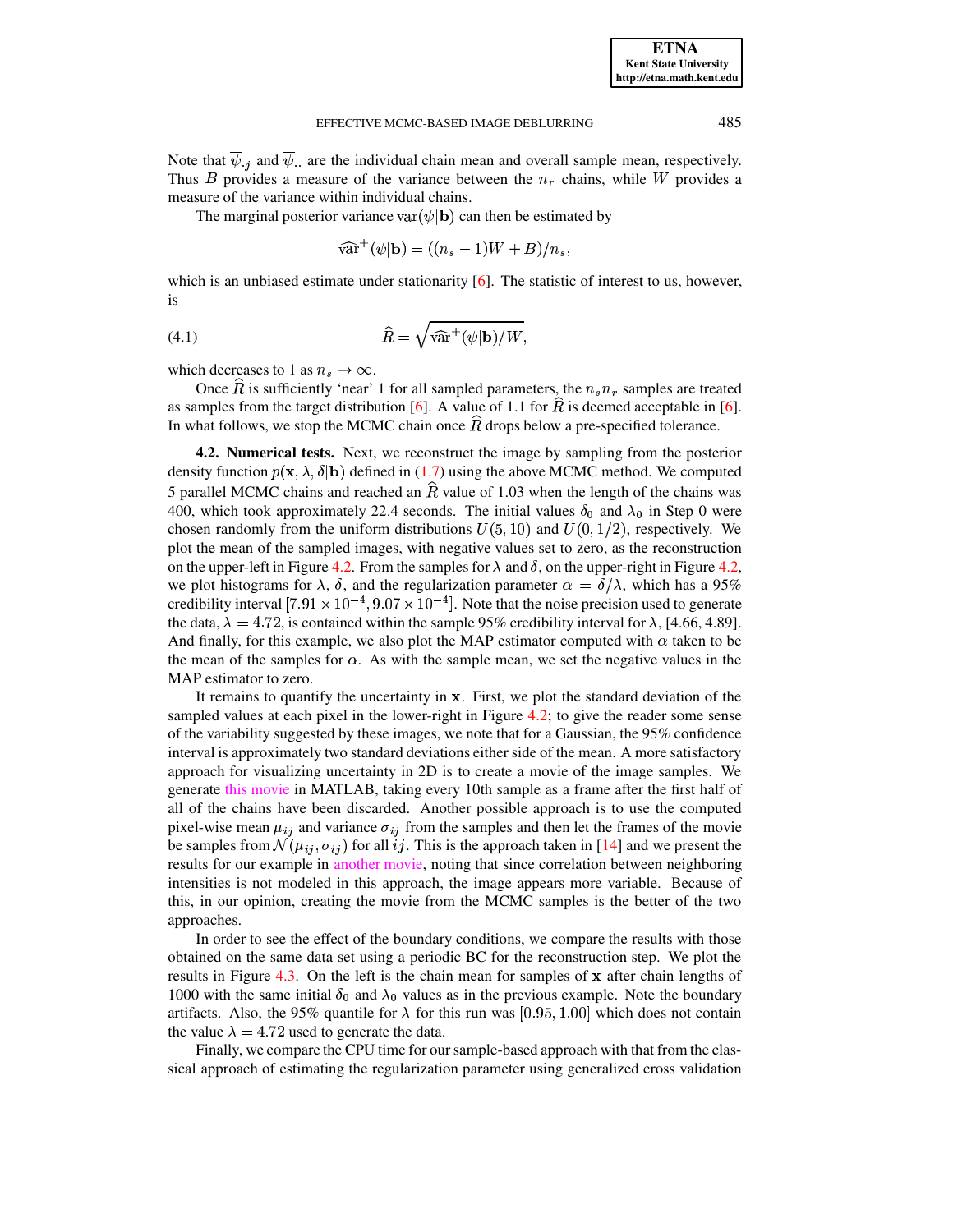

<span id="page-10-0"></span>FIG. 4.2. *Two-dimensional deblurring example with Neumann boundary conditions. On the upper-left is* the mean image with negative values set to zero. On the upper-right are histograms of the samples of the precision parameters  $\delta$  and  $\lambda$ , as well as of the regularization parameter  $\alpha = \delta/\lambda$ . On the lower-left is the MAP reconstruction when  $\alpha$  is taken to be the mean of the sampled values for  $\alpha$  and negative values are set to zero. On the lower-right *is the standard deviation of the computed samples at each pixel.*



<span id="page-10-1"></span>FIG. 4.3. *Two-dimensional deblurring example. On the left is the reconstruction obtain from the MCMC method* but with periodic boundary conditions. On the right is the reconstruction obtained with  $\alpha$  estimated using *generalized cross validation.*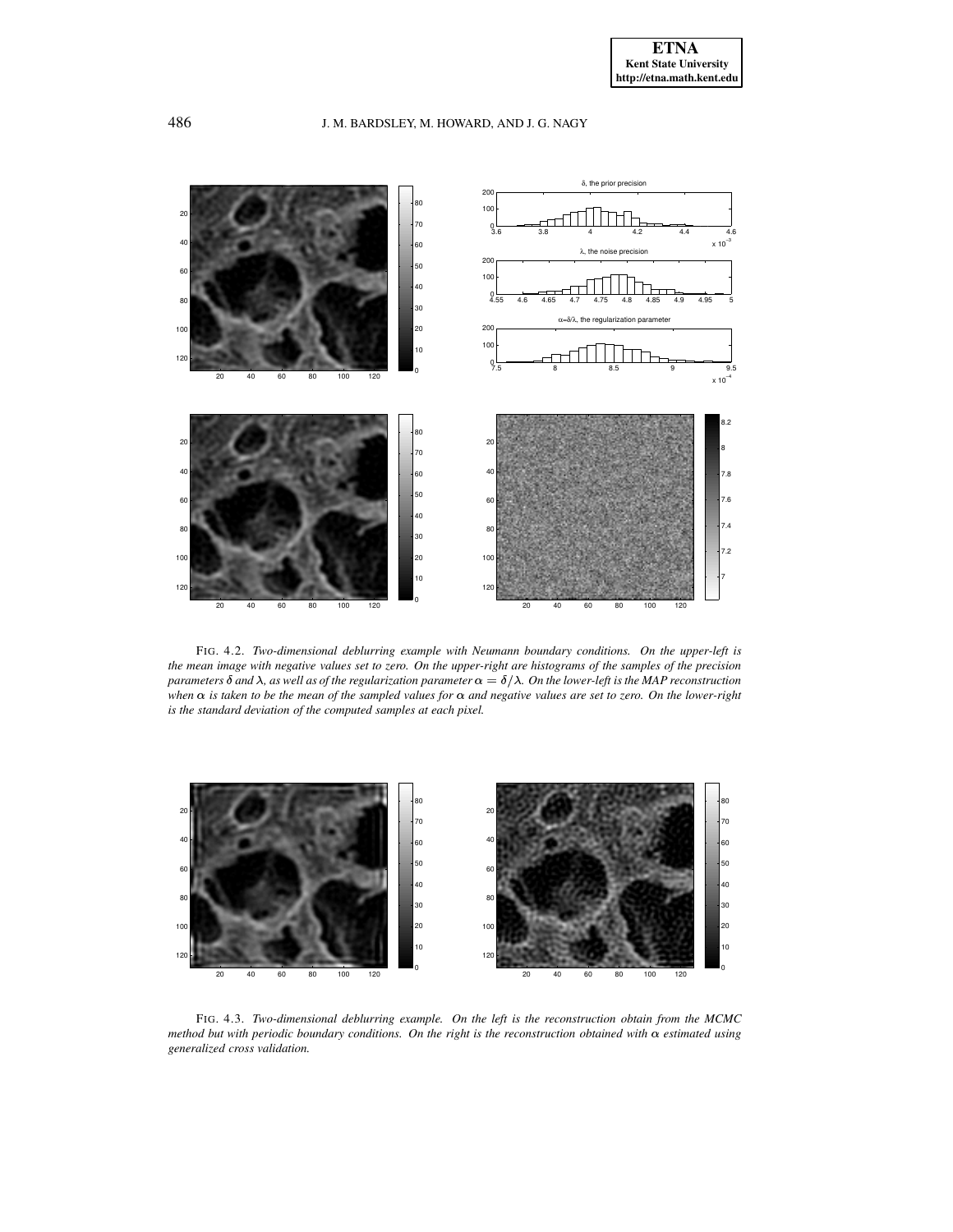### EFFECTIVE MCMC-BASED IMAGE DEBLURRING 487

 $(GCV)$  [\[8,](#page-12-2) [20\]](#page-12-4) and computing the resulting estimator for  $x$ . Using the Neumann boundary condition and the 2D-DCT, the GCV estimation rule can be implemented extremely efficiently. On the left in Figure [4.3](#page-10-1) is the GCV solution, which took 0.05 seconds to compute. Recall that the sample-based solution above required 5 chains of length 400 each to reach  $R = 1.03$  and took approximately 22 seconds. The efficiency of the sample based approach can be improved significantly if  $\hat{R}$  is increased. For example, for  $\hat{R} = 1.1$ , the sampler stopped at chains of length 50 each and took 2.5 seconds with a reconstruction that is visually indistinguishable from that computed with a longer chain, and a 95% credibility interval of [4.49, 4.70] for the  $\lambda$  samples, which does not quite contain the value  $\lambda = 4.72$  used to generate the data. A chain of length 200 results if  $R = 1.05$ , and in this case the 95% credibility interval for  $\lambda$  was  $[4.56, 4.77]$ , and computation took approximately 10 seconds. In any case, the classical GCV-based approach is clearly more efficient, however the sample-based approach has the clear benefit that uncertainty can be quantified and visualized for the image **x**, precision parameters  $\lambda$  and  $\delta$ , and regularization parameter  $\alpha = \delta/\lambda$ .

<span id="page-11-0"></span>**5. Conclusions.** Our focus is on the problem of image deconvolution, which is an illposed inverse problem, and hence requires regularization. We take a Bayesian approach, in which case the negative-log of the prior probability density function corresponds to the regularization function. We construct our prior by assuming specific Gaussian conditional densities for  $x_i | \mathbf{x}_{\partial_i}$ , where  $\mathbf{x}_{\partial_i}$  is the vector containing the 'neighbor' intensities  $x_j$  of pixel  $x_i$ . Our assumptions lead to a Gaussian prior with precision (inverse-covariance) matrix  $\delta\mathbf{L}$ , where **L** is the discrete negative-Laplacian matrix. This approach is known as *conditional autoregression*, and the random vector x is called a Gaussian Markov Random Field (GMRF). This interpretation of negative-Laplacian regularization has the benefit that the underlying statistical assumptions are made apparent.

In addition, we assume that the unknown  $x$  has Neumann boundary conditions (BCs), which corresponds to extending  $x$  outside of the computational domain via a reflection about the boundary. For both convolution and GMRF models, the resulting matrices  $A$  and  $L$  have Toeplitz-plus-Hankel structure and (assuming a symmetric kernel) can be diagonalized by the discrete cosine transform (DCT). The use of the DCT in the context of GMRFs does not appear to be widespread, even though it has advantages over the oft-used DFT, which corresponds to the assumption of periodic BCs. Specifically, in terms of computational efficiency the DCT and DFT are comparable (both require  $\mathcal{O}(n \log_2 n)$  flops), while the use of the DCT yields better results when the unknown has relatively high intensity values near the boundary of the computational domain, a fact that we demonstrate in the numerical experiments section. On the other hand, the DCT requires a symmetric kernel, while the DFT does not.

For the estimation step, we implement a Markov Chain Monte Carlo (MCMC) method for sampling from the posterior density function  $p(x, \lambda, \delta | \mathbf{b})$ . At every MCMC iteration, the primary work is the computation of the image sample  $x<sup>k</sup>$ . This requires the solution of a matrix-vector equation with coefficient matrix  $\lambda_k \mathbf{A}^T \mathbf{A} + \delta_k \mathbf{L}$ . Since **A** and **L** are diagonalizable by the DCT, computing  $x^k$  is efficient, and hence, so is the MCMC method. We also present a statistical technique for determining the convergence of the MCMC chain, and test the method on an image deconvolution problem. The method is efficient and yields samples of  $x$ ,  $\lambda$ , and  $\delta$ , from which a reconstructed image (sample mean), a pixel-wise variance image, and histograms of  $\lambda$ ,  $\delta$  and the regularization parameter  $\alpha = \delta/\lambda$  are computed.

The computational efficiency of the sample-based approach is compared with that of estimating  $\alpha$  using generalized cross validation and computing the corresponding regularized solution. The latter is significantly more computationally efficient, however the sample-based approach readily allows for the quantification of uncertainty in  $\mathbf{x}, \lambda, \delta$ , and the regularization parameter  $\alpha = \delta/\lambda$ . Specifically, we present histograms and credibility intervals for  $\lambda$  and